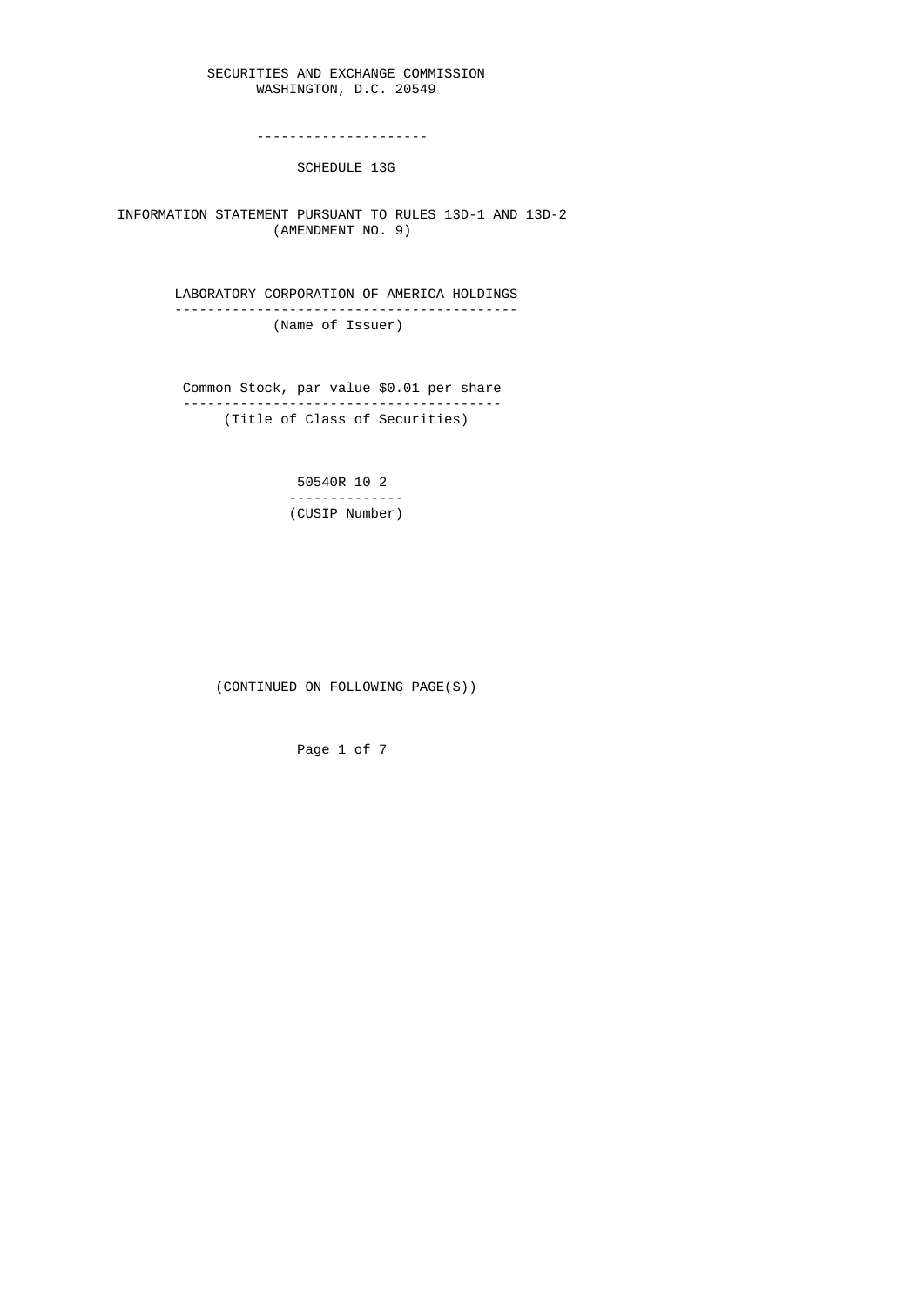| 1.                                           | NAME OF REPORTING PERSONS<br>S.S. OR I.R.S. IDENTIFICATION NO. OF ABOVE PERSONS |                                         |                                                                 |                                      |                                   |  |
|----------------------------------------------|---------------------------------------------------------------------------------|-----------------------------------------|-----------------------------------------------------------------|--------------------------------------|-----------------------------------|--|
|                                              |                                                                                 |                                         | NATIONAL HEALTH CARE GROUP, INC.                                |                                      |                                   |  |
|                                              | 2. CHECK THE APPROPRIATE BOX IF MEMBER OF A GROUP                               |                                         |                                                                 | $(a)$ [ ]<br>$(b)$ $\lceil$ $\rceil$ |                                   |  |
|                                              | 3. SEC USE ONLY                                                                 |                                         |                                                                 |                                      |                                   |  |
|                                              |                                                                                 | 4. CITIZENSHIP OR PLACE OR ORGANIZATION |                                                                 |                                      |                                   |  |
|                                              |                                                                                 | DELAWARE                                |                                                                 |                                      |                                   |  |
|                                              | <u> - - - - - - - - - - - - - - - -</u> .                                       |                                         | 5. SOLE VOTING POWER                                            |                                      |                                   |  |
|                                              |                                                                                 |                                         | $ \Theta$ $-$                                                   |                                      |                                   |  |
| NUMBER                                       |                                                                                 |                                         | 6. SHARED VOTING POWER                                          |                                      |                                   |  |
| OF SHARES<br>BENEFICIALLY                    |                                                                                 |                                         | 7, 105, 644                                                     |                                      |                                   |  |
| OWNED BY<br>EACH<br>REPORTING<br>PERSON WITH |                                                                                 | -----------------                       | ---------------------<br>7. SOLE DISPOSITIVE POWER              |                                      |                                   |  |
|                                              |                                                                                 | .                                       | $-0-$                                                           |                                      |                                   |  |
|                                              |                                                                                 |                                         | 8. SHARED DISPOSITIVE POWER                                     |                                      |                                   |  |
|                                              |                                                                                 |                                         | 7,105,644                                                       |                                      |                                   |  |
|                                              |                                                                                 |                                         | 9. AGGREGATE AMOUNT BENEFICIALLY OWNED BY EACH REPORTING PERSON |                                      |                                   |  |
|                                              |                                                                                 |                                         | 7,105,644                                                       |                                      |                                   |  |
| 10.                                          | <b>CERTAIN SHARES</b>                                                           |                                         | CHECK BOX IF THE AGGREGATE AMOUNT IN ROW (9) EXCLUDES           |                                      | $\begin{bmatrix} 1 \end{bmatrix}$ |  |
|                                              |                                                                                 |                                         | 11. PERCENT OF CLASS REPRESENTED BY AMOUNT IN ROW 9             |                                      |                                   |  |
|                                              |                                                                                 |                                         | 5.7%<br>----------------------------------                      |                                      |                                   |  |
|                                              | 12. TYPE OF REPORTING PERSON                                                    |                                         |                                                                 |                                      |                                   |  |
|                                              |                                                                                 |                                         | CO                                                              |                                      |                                   |  |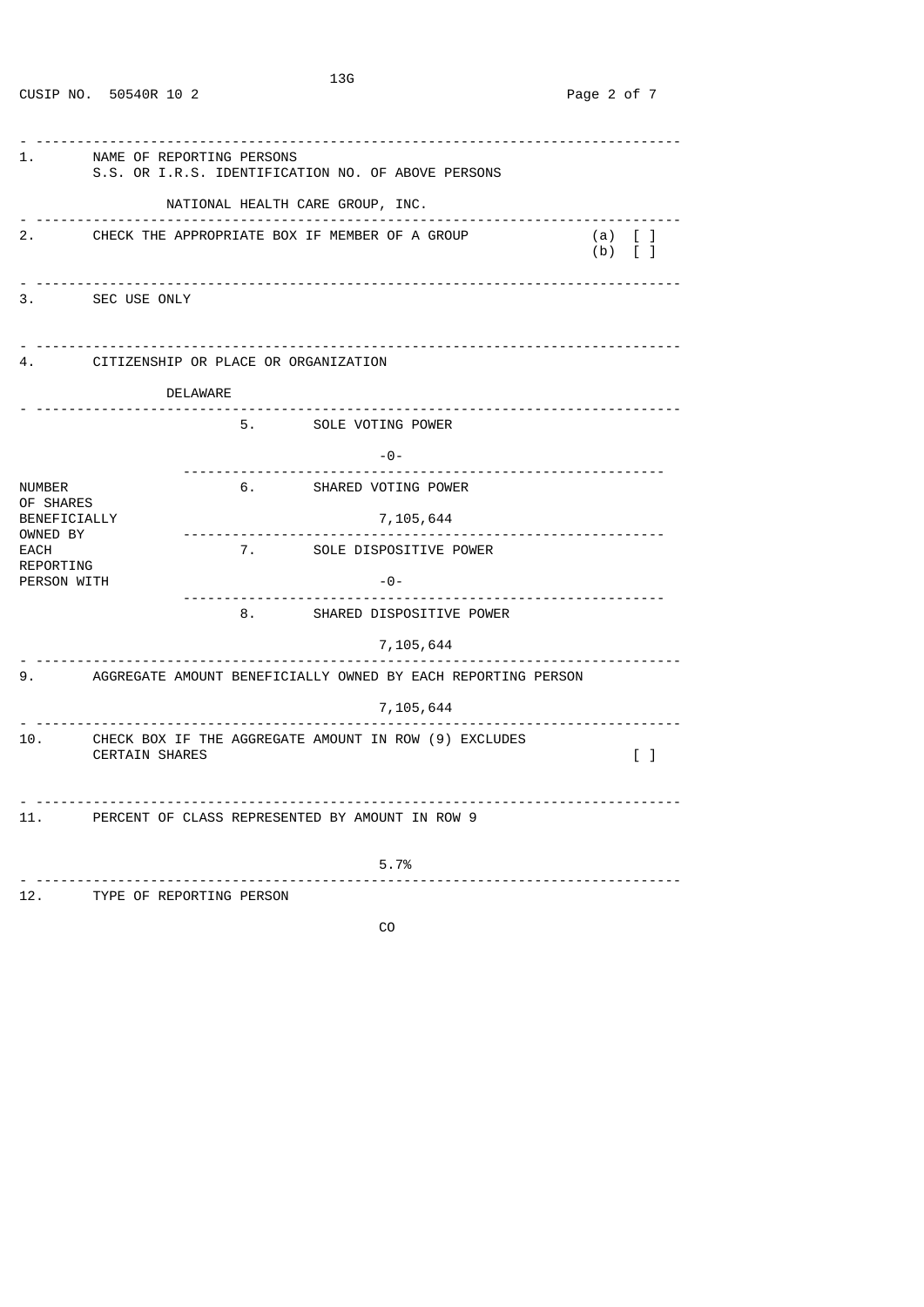| 1.                                                  | NAME OF REPORTING PERSONS<br>S.S. OR I.R.S. IDENTIFICATION NO. OF ABOVE PERSONS<br>MAFCO HOLDINGS INC.              |                                                   |          |                             |                           |                                    |
|-----------------------------------------------------|---------------------------------------------------------------------------------------------------------------------|---------------------------------------------------|----------|-----------------------------|---------------------------|------------------------------------|
|                                                     |                                                                                                                     | 2. CHECK THE APPROPRIATE BOX IF MEMBER OF A GROUP |          |                             |                           | (a) [ ]<br>$(b)$ $\lceil$ $\rceil$ |
|                                                     | 3. SEC USE ONLY                                                                                                     |                                                   |          |                             |                           |                                    |
|                                                     | 4. CITIZENSHIP OR PLACE OR ORGANIZATION                                                                             |                                                   |          |                             |                           |                                    |
|                                                     | DELAWARE                                                                                                            |                                                   |          |                             |                           |                                    |
|                                                     |                                                                                                                     |                                                   |          | 5. SOLE VOTING POWER        |                           |                                    |
|                                                     |                                                                                                                     | -----------------                                 |          | $-0-$                       | ------------------------- |                                    |
| NUMBER                                              |                                                                                                                     |                                                   |          | 6. SHARED VOTING POWER      |                           |                                    |
| OF SHARES<br>BENEFICIALLY                           |                                                                                                                     | <u> - - - - - - - - - - - - - - - - -</u>         |          | 7,105,644                   |                           |                                    |
| OWNED BY<br>EACH                                    |                                                                                                                     |                                                   |          | 7. SOLE DISPOSITIVE POWER   |                           |                                    |
| REPORTING<br>PERSON WITH                            |                                                                                                                     |                                                   |          | $ \Theta$ $-$               |                           |                                    |
|                                                     |                                                                                                                     |                                                   |          | 8. SHARED DISPOSITIVE POWER |                           |                                    |
|                                                     |                                                                                                                     |                                                   | <u>.</u> | 7,105,644                   |                           |                                    |
|                                                     | 9. AGGREGATE AMOUNT BENEFICIALLY OWNED BY EACH REPORTING PERSON                                                     |                                                   |          |                             |                           |                                    |
|                                                     | 7,105,644                                                                                                           |                                                   |          |                             |                           |                                    |
| 10.                                                 | CHECK BOX IF THE AGGREGATE AMOUNT IN ROW (9) EXCLUDES<br><b>CERTAIN SHARES</b><br>$\begin{bmatrix} 1 \end{bmatrix}$ |                                                   |          |                             |                           |                                    |
| 11. PERCENT OF CLASS REPRESENTED BY AMOUNT IN ROW 9 |                                                                                                                     |                                                   |          |                             |                           |                                    |
|                                                     |                                                                                                                     |                                                   |          | 5.7%                        |                           |                                    |
|                                                     | 12. TYPE OF REPORTING PERSON                                                                                        |                                                   |          |                             |                           |                                    |

**CO** and the contract of the contract of the contract of the contract of the contract of the contract of the contract of the contract of the contract of the contract of the contract of the contract of the contract of the c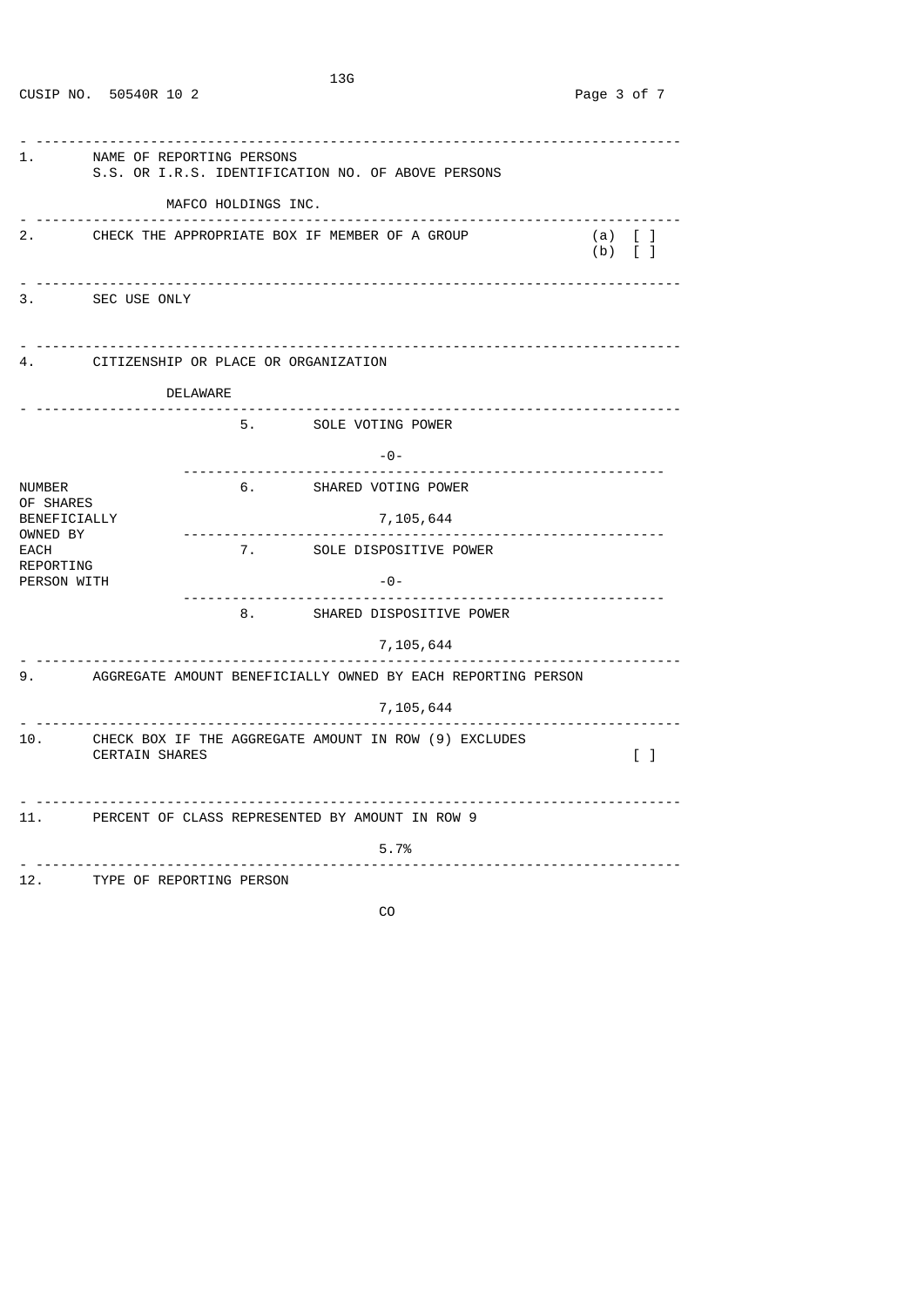|               | CUSIP NO. 50540R 10 2 | 13G                                                                                                                                                                                                                               | Page 4 of 7 |
|---------------|-----------------------|-----------------------------------------------------------------------------------------------------------------------------------------------------------------------------------------------------------------------------------|-------------|
| Item $1(a)$ : |                       | Name of Issuer.<br>. <u>.</u> .                                                                                                                                                                                                   |             |
|               |                       | LABORATORY CORPORATION OF AMERICA HOLDINGS (the<br>"Company")                                                                                                                                                                     |             |
| Item $1(b)$ : |                       | Address of Issuer's Principal Executive Offices.                                                                                                                                                                                  |             |
|               |                       | 358 South Main Street<br>Burlington, North Carolina 27215                                                                                                                                                                         |             |
| Item $2(a)$ : |                       | Name of Persons Filing.                                                                                                                                                                                                           |             |
|               |                       | National Health Care Group, Inc. ("National Health")<br>is an indirect wholly-owned subsidiary of Mafco<br>Holdings Inc. ("Mafco"). All of the capital stock of<br>Mafco is owned by Ronald O. Perelman.                          |             |
| Item $2(b)$ : |                       | Address of Principal Business Office.                                                                                                                                                                                             |             |
|               |                       | The principal business offices of National Health<br>are located at 35 East 62nd Street, New York, New<br>York 10021. The principal business offices of Mafco<br>are located at 35 East 62nd Street, New York, New<br>York 10021. |             |
| Item $2(c)$ : |                       | Citizenship.<br><u> - - - - - - - - - - -</u>                                                                                                                                                                                     |             |
|               |                       | National Health and Mafco each are Delaware<br>corporations.                                                                                                                                                                      |             |
| Item $2(d)$ : |                       | Title of Class of Securities.                                                                                                                                                                                                     |             |
|               |                       | Common Stock, par value \$.01 per share (the<br>"Shares").                                                                                                                                                                        |             |
| Item $2(e)$ : |                       | CUSIP Number.                                                                                                                                                                                                                     |             |
|               |                       | 50540R 10 2                                                                                                                                                                                                                       |             |
| Item 3:       |                       | Not Applicable                                                                                                                                                                                                                    |             |
| Item 4:       |                       | Ownership.                                                                                                                                                                                                                        |             |
|               |                       | National Health owns 7,105,644 Shares, which<br>represented approximately 5.7% of the total number                                                                                                                                |             |

 of Shares outstanding on December 31, 1998. Mafco may be deemed to beneficially own the Shares owned by National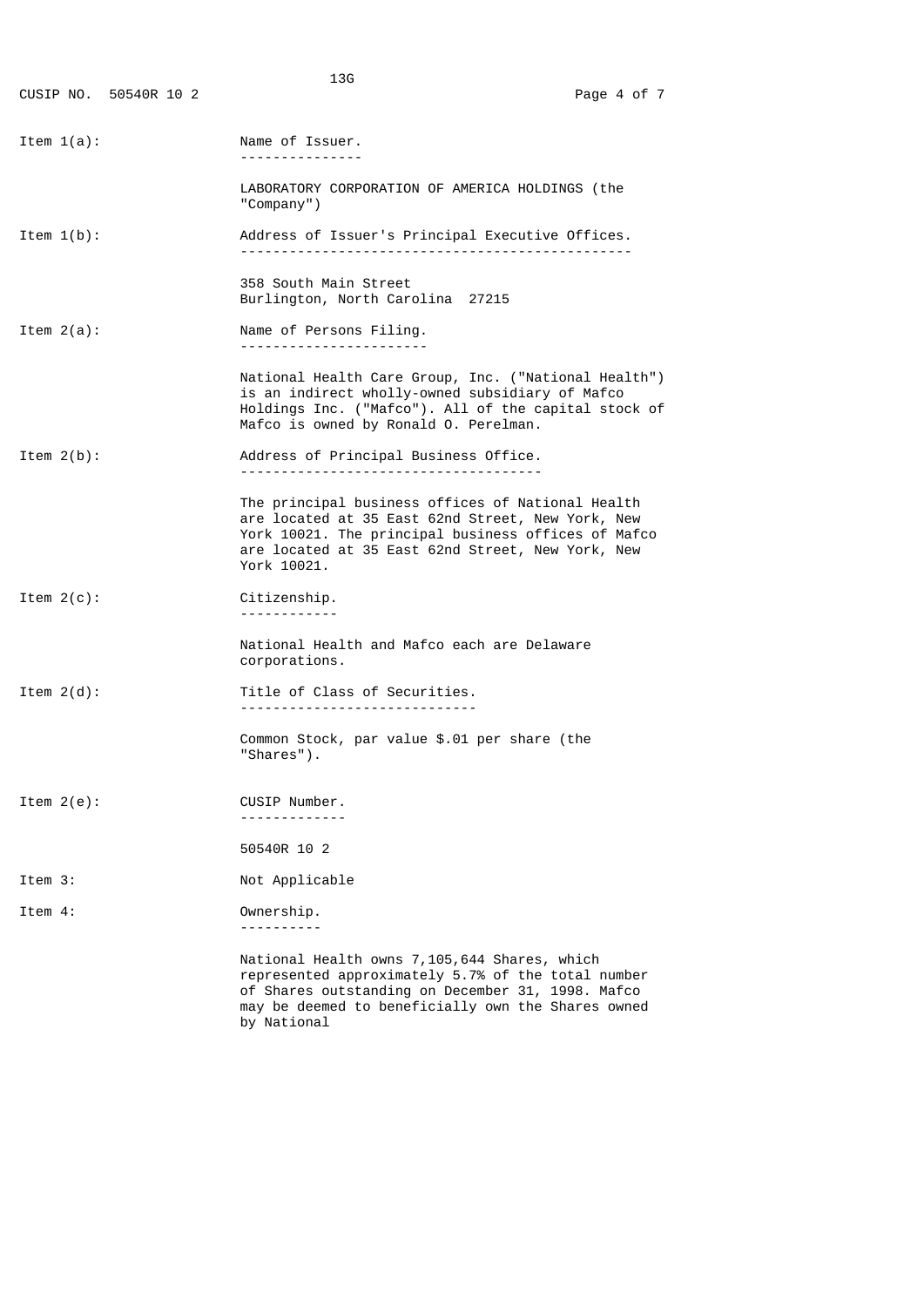|         | Health. Ronald O. Perelman owns all of the capital<br>stock of Mafco.                                                                                                 |
|---------|-----------------------------------------------------------------------------------------------------------------------------------------------------------------------|
|         | (a)<br>Amount Beneficially Owned:                                                                                                                                     |
|         | 7,105,644 Shares                                                                                                                                                      |
|         | (b) Percent of Class:                                                                                                                                                 |
|         | Approximately 5.7% based upon 125, 272, 546<br>Shares outstanding on December 31, 1998.                                                                               |
|         | (c) Number of shares as to which such person has:                                                                                                                     |
|         | (i)<br>Sole power to vote or to<br>direct the vote-0-                                                                                                                 |
|         | (ii) Shared power to vote or<br>to direct the vote7,105,644                                                                                                           |
|         | (iii) Sole power to dispose<br>or to direct the                                                                                                                       |
|         | (iv)<br>Shared power to dispose<br>or to direct the<br>disposition of7,105,644                                                                                        |
|         | In addition, National Health owns warrants to<br>purchase 3,290,421 Shares at \$22.00 (subject to<br>adjustment). Such warrants are exercisable on<br>April 28, 2000. |
| Item 5: | Owner of Five Percent or Less of a Class.<br>-------------------------------------                                                                                    |
|         | Not Applicable                                                                                                                                                        |
| Item 6: | Ownership of More than Five Percent on Behalf of<br>Another Person.                                                                                                   |
|         | Not Applicable                                                                                                                                                        |
| Item 7: | Identification and Classification of the Subsidiary<br>Which Acquired the Security Being Reported on By the<br>Parent Holding Company.                                |
|         |                                                                                                                                                                       |

Not Applicable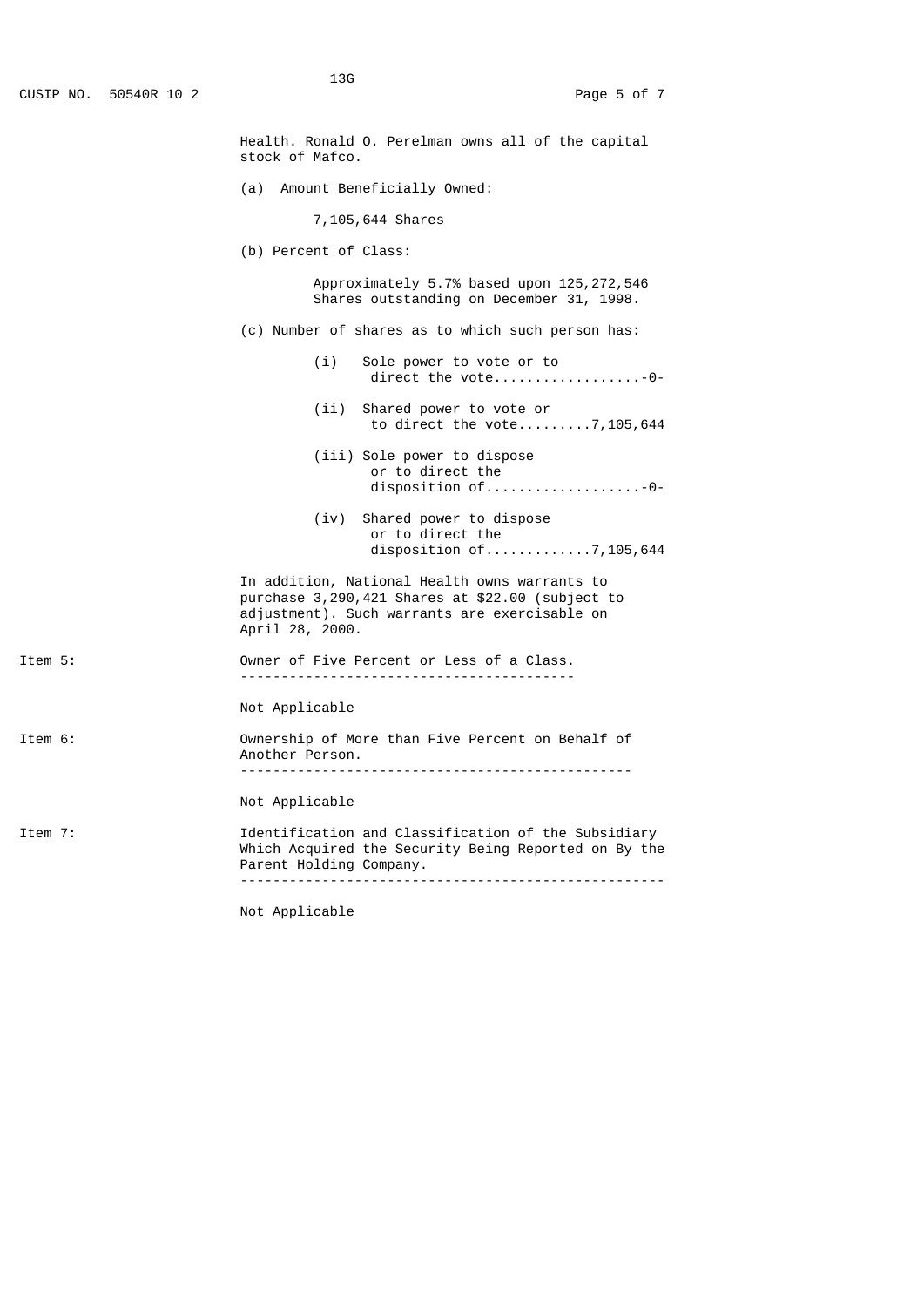|          | CUSIP NO. 50540R 10 2 | 13G                                                           | Page 6 of 7 |  |
|----------|-----------------------|---------------------------------------------------------------|-------------|--|
| Item 8:  |                       | Identification and Classification of Members of the<br>Group. |             |  |
|          |                       | Not Applicable                                                |             |  |
| Item 9:  |                       | Notice of Dissolution of Group.                               |             |  |
|          |                       | Not Applicable                                                |             |  |
| Item 10: |                       | Certification.                                                |             |  |
|          |                       | Not Applicable                                                |             |  |